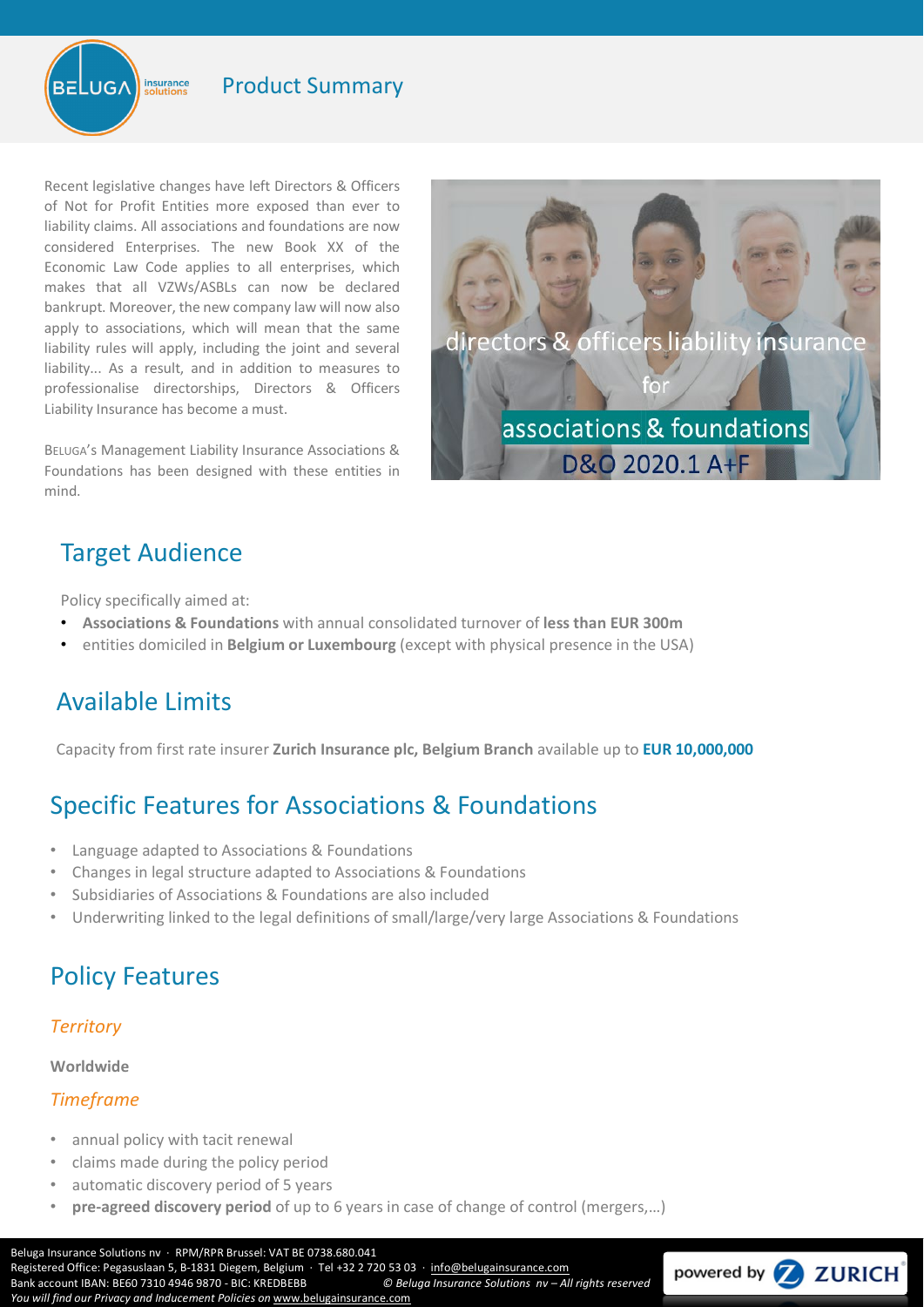

# Policy Features (Cont'd)

## *Group Structure*

- new subsidiaries founded or acquired during the policy period included automatically (criteria apply)
- change of control expires the ongoing policy
- **change of legal structure** results in a new policy being issued

### *Insured Amounts*

- separate or combined insured limits
- PDA 100% for insured/non-insured

### *Insureds*

- directors & officers
- **legal entities** (including management companies) acting as director or officer
- **founders' liability**
- broad inclusion of **employees**
- spouses and heirs
- in policyholder, designated sister companies and all their subsidiaries
- outside entity executives





## Administrative Features



### Added to provide the solution that best fits your needs.

• **BELUGA ONLINE** - Ability to transact online through a state of the art Broker Portal • **PDF** only policies • **Premium Instalments** (Half Yearly, Quarterly, Monthly) • **Direct Debit**ing premiums directly from the Policyholder (mandatory for Premium Instalments)



## Risk Management Tools

### To support you in proactively identifying and managing issues before they occur.

### *BELUGA PANEL OF EXPERTS*



• Confidential **helpline** provides access to initial free legal advice on matters relating to the policy • Expert Panel firms **pre-approved** as **Defence Counsel** and ready to act without delay

## *Knowledge Centre*

• Website section containing relevant written material covering key issues important to our clients